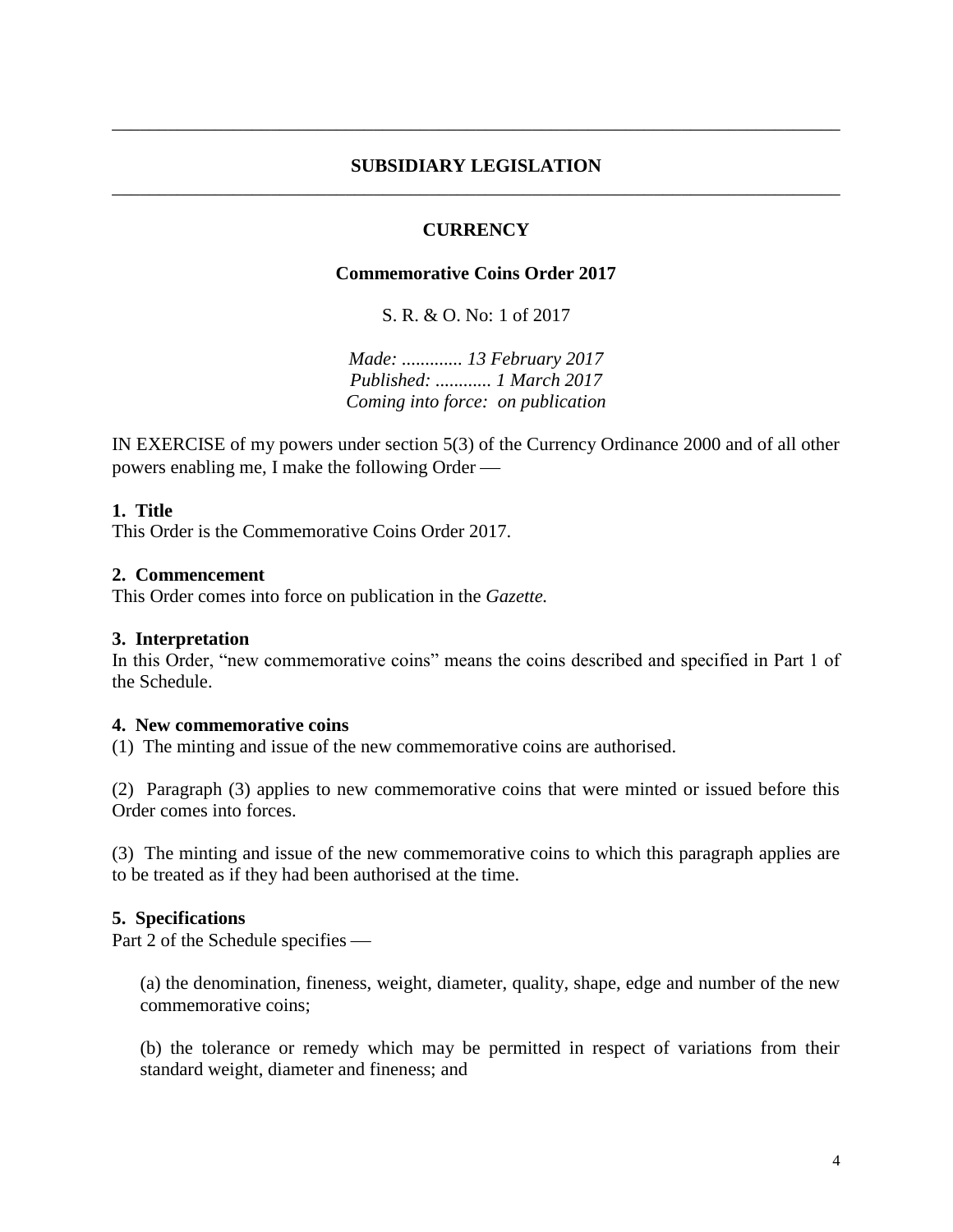(c) the design of their obverse and reverse.

## **6. Deemed denominations of Crown coins and their value as legal tender**

(1) Part 2 of the Schedule also specifies the deemed denomination of the new commemorative coins.

(2) Those coins are legal tender in the Territory in the amount of their deemed denominations.

# **SCHEDULE**

articles 3, 5 and  $6(1)$ 

#### **Part 1**

### **Description of the coins**

### **Year of Minting 2017**

# **a) Life of Her Majesty Queen Elizabeth II and His Royal Highness Prince Phillip - Her Majesty Queen Elizabeth II**

Design features a portrait of Her Majesty Queen Elizabeth II taken from an image released to celebrate Her Majesty's Birthday. The wording 'H.M. QUEEN ELIZABETH II & H.R.H. PRINCE PHILLIP' appears in the surround. The value appears at the base of the design.

The obverse of this coin consists of the uncouped portrait of Her Majesty Queen Elizabeth II by Pobjoy Mint surrounded by the inscription 'SOUTH GEORGIA & SOUTH SANDWICH ISLANDS 2017'.

# **b) Life of Her Majesty Queen Elizabeth II and His Royal Highness Prince Phillip - His Royal Highness Prince Phillip**

Design features a portrait of His Royal Highness Prince Phillip taken from an image released to celebrate Her Majesty's Birthday. The wording 'H.M. QUEEN ELIZABETH II & H.R.H. PRINCE PHILLIP' appears in the surround. The value appears at the base of the design.

The obverse of this coin consists of the uncouped portrait of Her Majesty Queen Elizabeth II by Pobjoy Mint surrounded by the inscription 'SOUTH GEORGIA & SOUTH SANDWICH ISLANDS 2017'.